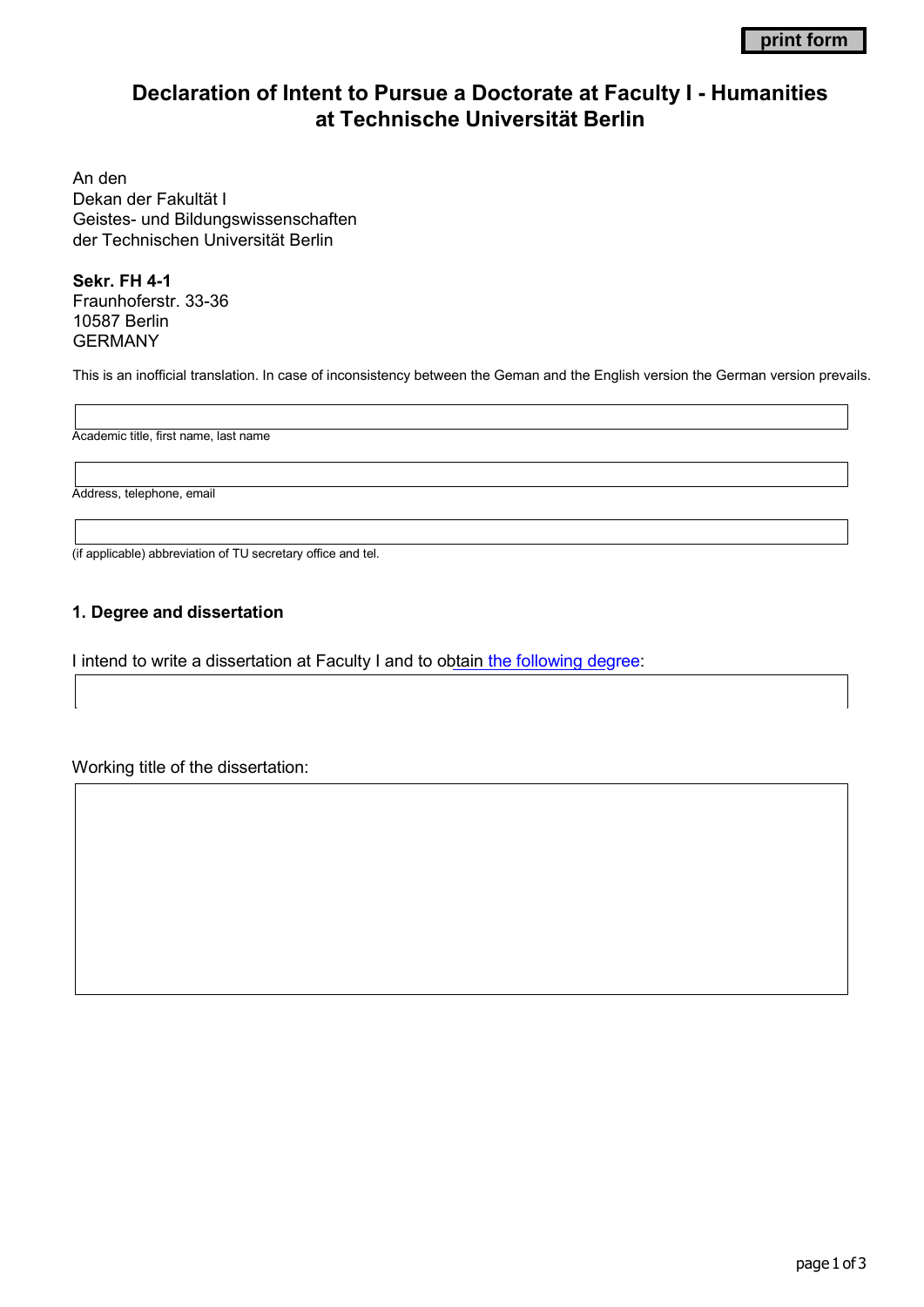## **2. Supervision of the dissertation**

The dissertation is supervised by

Academic title, first name, last name

Date, signature of supervisor

Do you intend to sign a supervision agreement according to \$4 of the doctoral [regulations](http://www.tudoc.tu-berlin.de/-/doctoral_research/formalities/doctoral_regulations/parameter/en/#576800) of TU Berlin? If so, please use the [sample agreement.](http://www.tudoc.tu-berlin.de/-/doctoral_research/supervision/parameter/en/)

#### **3. Language of the dissertation**

I intend to write the dissertation in the following language:

If you intend to write in a language other than German or English please explain:

## **4. Previous university studies**

I have completed the following higher education degrees (starting with the highest degree). Please use a separate sheet for further degrees.

| Program:     |  |
|--------------|--|
| Minor:       |  |
| Degree:      |  |
| Institution: |  |
|              |  |
| Program:     |  |
| Minor:       |  |
| Degree:      |  |
| Institution: |  |

#### **5. Signature**

**I hereby declare that I am acquainted with the current [doctoral regulations of](http://www.tudoc.tu-berlin.de/menue/promovierende/rechtliches/promotionsordnung/parameter/en/) TU Berlin as of October 23rd, 2006 (last change January 15th, 2014).**